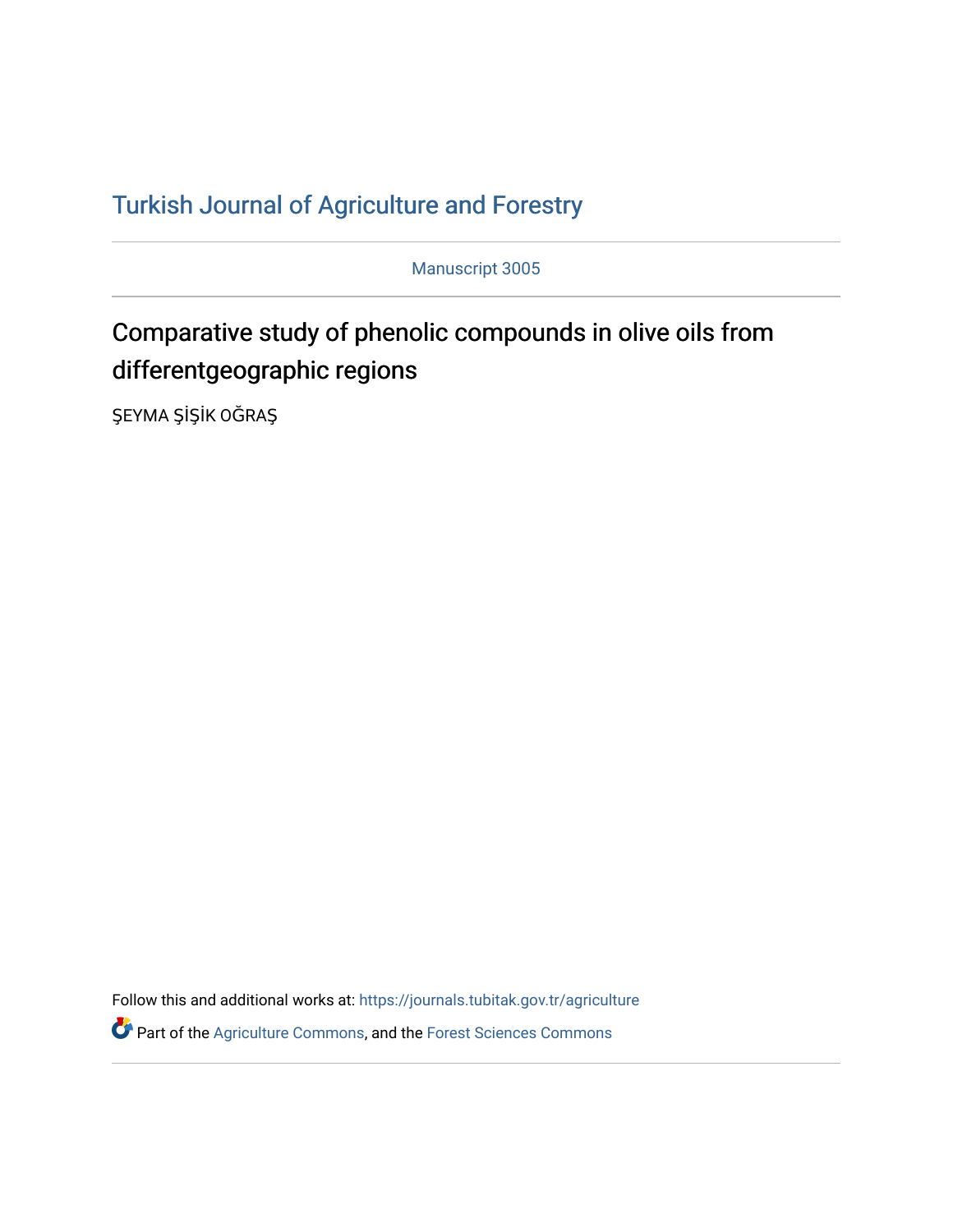

**Turkish Journal of Agriculture and Forestry Turk J Agric For** 

**http://journals.tubitak.gov.tr/agriculture/**

**Research Article**

(2022) 46: 318-326 © TÜBİTAK doi:10.55730/1300-011X.3005

### **Comparative study of phenolic compounds in olive oils from different geographic regions**

**Şeyma ŞİŞİK OĞRAŞ\***

Department of Food Engineering, Faculty of Agriculture, Atatürk University, Erzurum, Turkey

| <b>Received: 05.10.2021</b> |  | Accepted/Published Online: 05.03.2022 |  | <b>Final Version: 21.06.2022</b> |
|-----------------------------|--|---------------------------------------|--|----------------------------------|
|-----------------------------|--|---------------------------------------|--|----------------------------------|

**Abstract:** In this study, the effect of cultivar, harvest year, and the geographic regions (Mediterranean, Aegean, Southeastern Anatolia, Marmara, and the Black Sea) on phenolic compounds of virgin olive oils were investigated. Tyrosol was the major phenolic compound in the Mediterranean, Southeastern, and Black Sea regions. Hydroxytyrosol showed the highest value (2.07 mg/kg) in the Southeastern Anatolia region and the lowest value (0.75 mg/kg) in the Marmara region. Among the phenolic acids, vanillic acid had an important place in phenolic compounds (p < 0.01). This phenolic acid gave higher values in the Marmara region compared to other regions. Flavonoids were determined as important groups of phenolic compounds in olive oils. The oils from the Southeastern Anatolia region separated from other oils with the highest levels of flavonoids such as quercetin, luteolin, and apigenin. All phenolic compounds, except transcinnamic acid and quercetin, increased in the second harvest year. Vanillic acid was the highest phenolic compound in the first year, in contrast, tyrosol had higher values than vanillic acid in the second year. Many phenolic compounds were affected by olive cultivar. Memecik has a higher content of tyrosol, vanillic acid, p-coumaric acid, ferulic acid, and quercetin in the Aegean region. However, this variety showed higher values for hydroxytyrosol, transcinnamic acid, luteolin, and apigenin in the Marmara region. Gemlik, Ayvalık, Çelebi, Domat and Memecik from Marmara regions had higher vanillic acid. Butko, Otur and Kızıl Satı showed higher tyrosol. Principal component analysis showed that phenolic compounds could play an important role in the separation of regions and cultivars.

**Key words:** Olive oil, phenolic compound, geographic region, cultivar

#### **1. Introduction**

Olive oil is an important type of oil obtained by pressing the olive fruit without using any chemicals (Cicerale et al., 2009), consisting of 90%–99% triacylglycerols and 0.5%– 1% nonglyceride compounds (Tuck and Hayball, 2002). In recent years, there has been an increasing number of studies into the beneficial properties of olive oil and it is stated that olive oil is used as the main source of oil, particularly in the Mediterranean diet. These beneficial properties of olive oil are generally thought to be due to the high percentage (70%–80%) of monounsaturated fatty acids (Tripoli et al., 2005) and the content of many minor compounds such as tocopherols, sterols, and phenolic compounds (Kristakis, 1998; Cicerale et al., 2009).

Olive oil contains approximately 36 phenolic compounds and these compounds are divided into different groups as phenolic acids, phenolic alcohols, secoiridoids, hydroxy-isochromans, flavonoids, and lignans according to their chemical structures (Cicerale et al.,2009). These phenolic compounds protect olive oil from oxidative rancidity due to their strong antioxidant activity and

318



radical scavenging properties (Tuck and Hayball, 2002). The phenolic content of the olive oil varies depending on many factors such as cultivar of olive (Caravaca et al., 2005; Vinha et al., 2005; Cicerale et al., 2010; Arslan and Schreiner, 2012; Del Monaco et al., 2015; Uluata et al., 2016), olives are grown in (Vinha et al. 2005; İlyasoğlu et al., 2010; Alkan et al., 2012; Yorulmaz et al., 2012; Kesen et al., 2014), olive growing technique (Romero et al., 2002; Gomez-Rico et al., 2006), the degree of ripening of the olive (Esti et al., 1998; Brenes et al. 1999; Kalua et al., 2005) and olive oil processing methods (Brenes et al., 2001; Gimeno et al. 2002; Fregapane et al., 2006).

Turkey, an important producer of olive oil in the world with ranks fifth in the world in the 2019/2020 season, with 225,000 tons of olive oil production (International Olive Council, 2021), has about 80 olive varieties and some of which are used in table olives and some are used in olive oil production. Although it is a major olive oil producer with wide geography where different olive cultivars are grown, there is little information about the characterization of olive oil in Turkey. Olive growing is concentrated around

<sup>\*</sup> Correspondence: seymasisik@atauni.edu.tr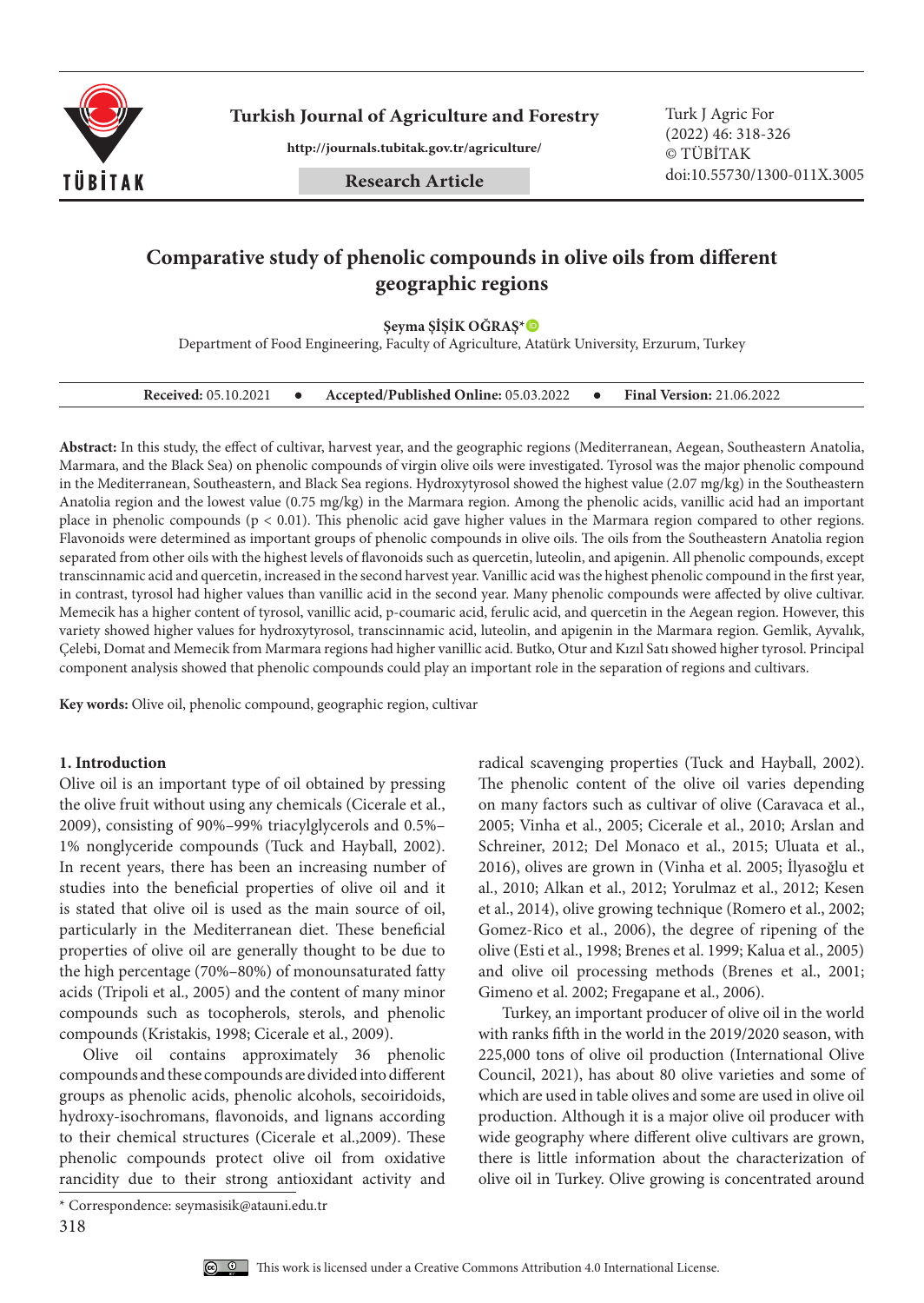the Aegean, Marmara and South-eastern Anatolia and Black Sea regions of Turkey . Edremit (Ayvalık), Memecik and Gemlik are the predominant variety in this regions and are followed by other Turkish varietes such as Büyük Topak, Ulak, Çakır, Çekişte, Çelebi, Çilli, Domat, Edincik Su, Eğriburun, Erkence, Halhalı, İzmir Sofralık, Kalembezi, Kan Çelebi, Karamürsel Su, Kilis Yağlık, Kiraz, Manzanilla, Memeli, Nizip Yağlık, Samanlı, Sarı Haşebi, Sarı Ulak, Saurani, Taşan Yüreği, Uslu and Yağ Celebi (IOC, 2012). In the Black Sea region, there are local varieties with unique characteristics such as Butko, Görvele, Marantelli, Pastos, Otur, Satı, Salamuralık, Tuzlamalık and Yağlık (Şeker, 2012). The studies generally focused on quality parameters such as fatty acid composition, total phenol content, free fatty acid, peroxide number, and K values. On the other hand, the studies performed on phenolic compounds, which play an important role in the characterization of olive oil, have been generally focused on certain regions (Alkan et al., 2012; Yorulmaz et al., 2012; Kesen et al., 2014;) and varieties (Ocakoğlu et al., 2009; Kelebek et al.,

2015; Arslan et al., 2013; Dağdelen et al., 2013; Kesen et al., 2013; Arslan and Schreiner, 2012; İlyasoğlu et al., 2010). This study aimed to characterize phenolic compounds in virgin olive oils from 5 different geographic regions of Turkey.

#### **2. Materials and methods**

#### **2.1. Materials**

In this study, the fruits of five olive cultivars were harvested from five different geographic regions (Black Sea, Southeastern Anatolia, Mediterranean, Aegean, and Marmara Regions) (Table 1). This experiment was repeated for two years, 2010 and 2011 in November. Climatic characteristics of studied area were given in Table 2. The olive fruits were processed to virgin olive oil in agricultural facilities of the regions, where the samples were taken. Virgin olive oil samples were produced by the three phase extraction system. A total of 500 mL of oil was taken from each sample, put into brown glass bottles, and kept in dark until the analysis.

**Table 1.** Olive cultivars from different geographic regions.

|          | Geographic regions |         |                       |         |                  |
|----------|--------------------|---------|-----------------------|---------|------------------|
|          | Mediterranean      | Aegean  | Southeastern Anatolia | Marmara | <b>Black Sea</b> |
|          | Gemlik             | Memecik | Nizip Yağlık          | Gemlik  | Butko            |
| Cultivar | Ayvalık            | Domat   | Ayvalık               | Ayvalık | Otur             |
|          | Saurani            | Uslu    | Kilis Yağlık          | Celebi  | Görvele          |
|          | Hasebi             | Gemlik  | Halhalı               | Domat   | Sat <sub>1</sub> |
|          | Sarı Ulak          | Erkence | Karamani              | Memecik | Kızıl Satı       |

**Table 2.** Climatic characteristics of studied area (MGM, 2022).

|                       |                                        |             |                  | The yearly mean |                           | The yearly mean of |                 | The yearly mean |
|-----------------------|----------------------------------------|-------------|------------------|-----------------|---------------------------|--------------------|-----------------|-----------------|
|                       |                                        |             | of rainfall (mm) |                 | temperature $(^{\circ}C)$ |                    | of humidity (%) |                 |
| Geographic regions    | Cultivar                               | <b>City</b> | 2011             | 2012            | 2011                      | 2012               | 2011            | 2012            |
| Mediterranean         | Gemlik                                 | Antalya     | 74.16            | 77.16           | 19.57                     | 19.93              | 57.01           | 58.60           |
|                       | Ayvalık                                | Osmaniye    | 75.75            | 74.89           | 17.95                     | 18.85              | 65.00           | 62.26           |
|                       | Saurani, Hașebi                        | Antakya     | 87.81            | 120.38          | 18.16                     | 18.95              | 65.97           | 64.83           |
|                       | Sarı Ulak                              | Adana       | 59.97            | 88.78           | 18.95                     | 19.45              | 63.08           | 64.04           |
| Aegean                | Memecik, Erkence                       | Izmir       | 46.80            | 66.58           | 17.72                     | 18.63              | 55.43           | 58.54           |
|                       | Domat, Uslu                            | Manisa      | 51.63            | 57.08           | 15.92                     | 17.48              | 54.33           | 52.45           |
|                       | Gemlik                                 | Aydın       | 45.23            | 67.51           | 17.02                     | 18.36              | 62.17           | 60.61           |
| Southeastern Anatolia | Nizip Yağlık, Kilis Yağlık, Ayvalık    | Gaziantep   | 52.94            | 72.07           | 15.39                     | 15.94              | 52.96           | 53.48           |
|                       | Halhalı, Karamani                      | Adıyaman    | 64.79            | 96.50           | 16.64                     | 17.46              | 54.94           | 54.43           |
| <b>Marmara</b>        | Gemlik, Celebi, Memecik                | Bursa       | 48.22            | 67.54           | 13.89                     | 15.28              | 71.9            | 69.34           |
|                       | Ayvalık, Domat                         | Balıkesir   | 46.38            | 54.21           | 13.43                     | 14.93              | 68.19           | 69.12           |
| <b>Black Sea</b>      | Butko, Otur, Görvele, Satı, Kızıl Satı | Artvin      | 74.32            | 57.28           | 11.39                     | 13.02              | 69.6            | 63.59           |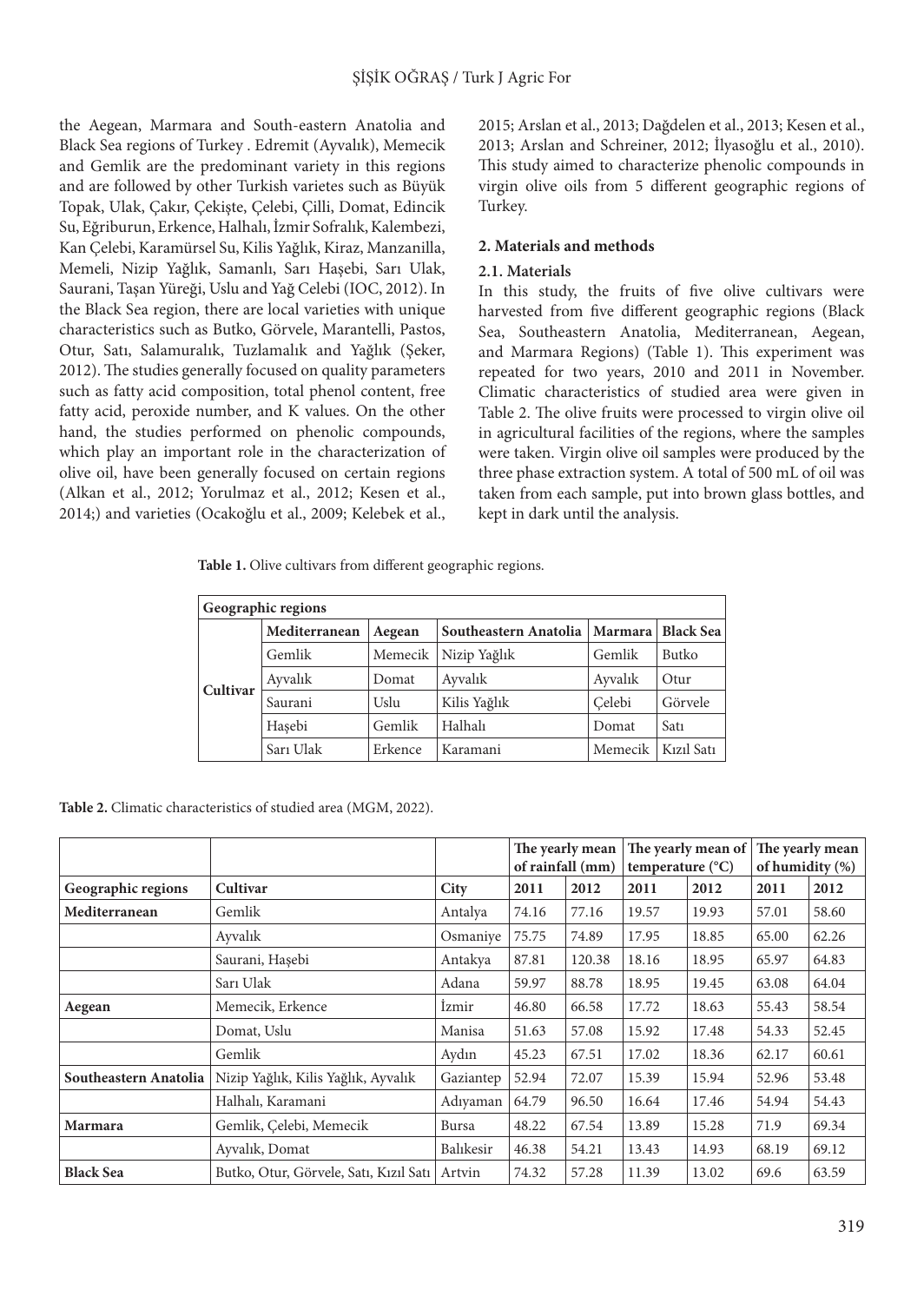#### **2.2. Phenolic compound analysis**

The extraction procedure of the phenolic compounds from olive oil samples was performed according to the Brenes et al. (1999). A total of 14 g of olive oil sample was weighed and 14 mL of methanol/water mixing (80:20) was added into. Gallic acid was added as an internal standard. After that, the sample was mixed and centrifuged. After the addition of 14 mL of methanol/water solution, homogenization and centrifugation was repeated three times. The supernatant was evaporated to remove the methanol and taken up to 15 mL of acetonitrile. After that, the residue was washed three times with 20 mL each of hexane. Acetonitrile was evaporated under a vacuum. The extract was dissolved in 1 mL of methanol/water. The sample was filtered through a 0.45-µm membrane filter and transposed into a vial. The extract was stored at –20 °C until HPLC analysis.

Phenolic compounds of samples were determined by HPLC (Agilent 1100 series, Germany) with an Ace 5 C18 (5 µm, 25 cm × 4.6mm, Aberdeen, Scotland) column. A total of 20 µL of the extract was injected into the HPLC system. Separation was achieved by elution gradient using a composition of 90% water and 10% methanol. The concentration of methanol was increased to 30% in 10 min and maintained for 20 min. Subsequently, the methanol percentage was raised to 40% in 10 min, maintained for 5 min, increased to 50% in 5 min. Finally, the methanol percentage was increased to 60%, 70%, 80%, and 90% in 5 min periods at the end of 55 min. The flow rate was 1 mL/min. The column temperature was kept at 35 °C. Chromatograms were determined at 254 nm. Standards of phenolic compounds were used for the preparation of a standard curve. A series of various concentrations of 1–30 mg/L standard solutions containing standard mix were spiked into samples, six replicates at each level. Mean recoveries, relative standard deviations (RSD), coefficient

of regression line (R2), the limits of detection (LOD) and limit of quantification (LOQ) were given in Table 3. The limits of detection (LOD) and limit of quantification (LOQ) were calculated by applying different dilutions (1, 3, 5, 10, 20, and 30 mg/kg) of standard solution and calculated using formula:  $LOD = 3.3 \times Sy/s$  and  $LOQ =$  $10 \times Sy/s$  (Sy: the standard deviation of the response of the curve, s: the slope of the calibration curve). Phenolic compound contents were expressed as mg/kg.

#### **2.3. Statistical analysis**

The research was established and conducted based on the nested classification model considering 5 different regions, 5 varieties from each region, and 2 harvest seasons. The research data were subjected to two-way ANOVA through packaged software (IBM SPSS Statistics 20) and the variation sources that were found important were compared with Duncan's multiple comparison test. The variation sources that were found important were compared with Duncan's multiple comparison test. The relationship between cultivar and phenolic compounds as regions was also evaluated by principal component analysis (PCA) using Unscrambler v10.01 (Como Process, A. S., Norway).

#### **3. Results and discussion**

The effect of geographic region on phenolic compounds were given in Table 4. Significant differences between geographic regions were determined in terms of phenolic compounds of olive oils. Tyrosol was the major phenolic compound in the Mediterranean, Southeastern, and Black Sea regions. This compound also showed higher values than many phenolic compounds in other regions (Table 4). Another important phenolic alcohol, hydroxytyrosol, which is a characteristic olive oil phenolic compound with

**Table 3.** Validation parameters of HPLC method for phenolic compounds.

| Phenolic compound  | RT    | <b>LOD</b><br>(mg/L) | <b>LOO</b><br>(mg/L) | $RSD\% (n = 6)$<br>$(1 \text{ mg/kg})$ | Recovery | $\mathbb{R}^2$ |
|--------------------|-------|----------------------|----------------------|----------------------------------------|----------|----------------|
| Hydroxytyrosol     | 8.15  | 0.57                 | 1.72                 | 4.88                                   | 99.50    | 0.9999         |
| Tyrosol            | 11.14 | 0.92                 | 2.79                 | 4.46                                   | 103.33   | 0.9998         |
| Vanillic acid      | 13.29 | 0.45                 | 1.35                 | 4.61                                   | 100.67   | 0.0999         |
| p-coumaric acid    | 15.06 | 0.59                 | 1.81                 | 4.11                                   | 100.83   | 0.9999         |
| Ferulic acid       | 17.46 | 0.69                 | 1.77                 | 4.04                                   | 101.00   | 0.9999         |
| Transcinnamic acid | 20.00 | 0.68                 | 2.05                 | 3.57                                   | 99.33    | 0.9999         |
| Quercetin          | 34.40 | 0.64                 | 1.95                 | 5.10                                   | 100.83   | 0.9999         |
| Luteolin           | 35.78 | 0.53                 | 1.62                 | 3.44                                   | 97.50    | 0.9999         |
| Apigenin           | 38.89 | 0.69                 | 2.08                 | 1.46                                   | 94.33    | 0.9999         |

RT; retention time (min), LOD; limit of detection, LOQ; limit of quantification; RSD%; % relative standard deviation.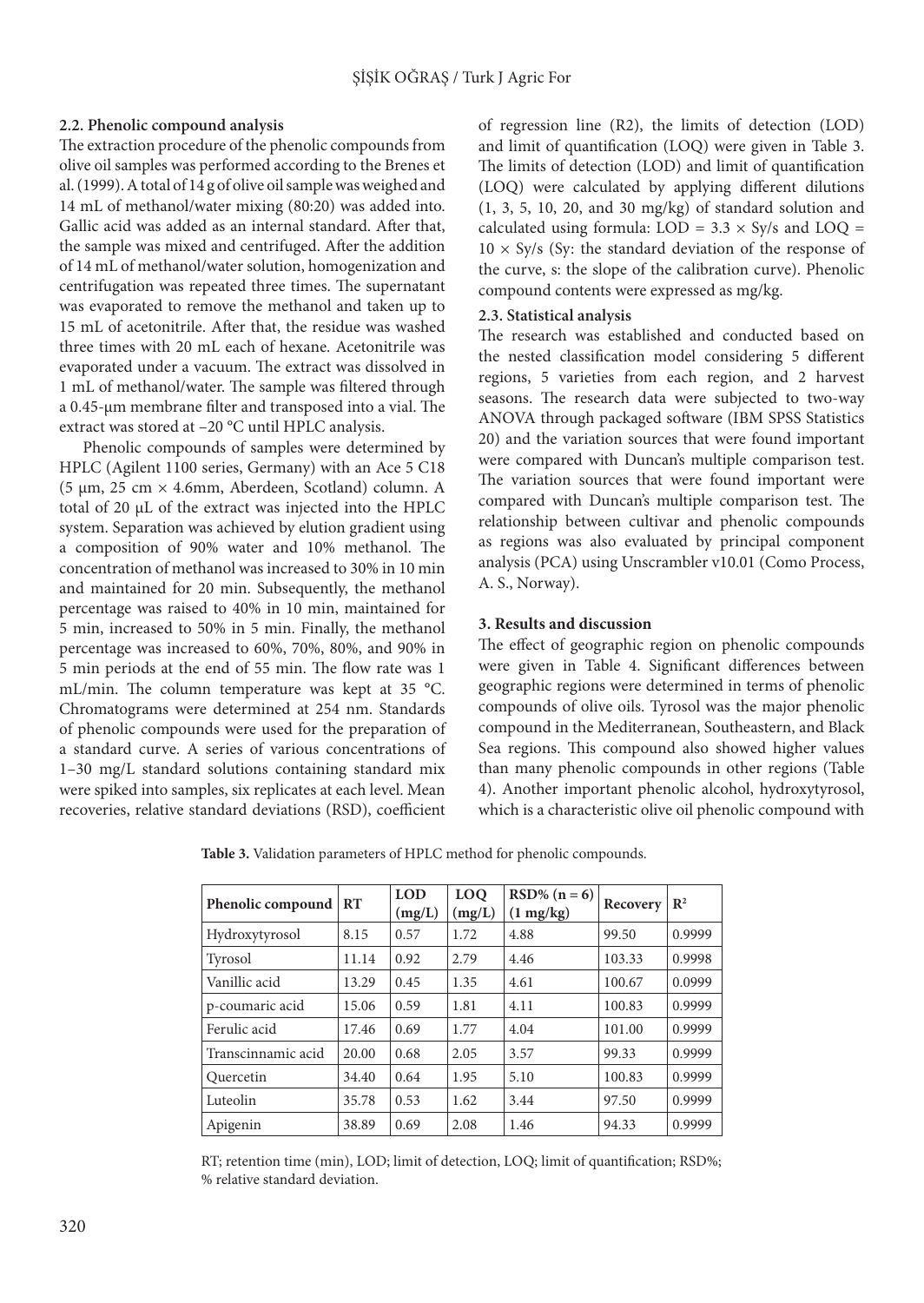|                             | Geographic region   |                                        |                          |                  |                    |            |
|-----------------------------|---------------------|----------------------------------------|--------------------------|------------------|--------------------|------------|
| Phenolic compound $(mg/kg)$ | Mediterranean       | Aegean                                 | Southeastern<br>Anatolia | Marmara          | <b>Black Sea</b>   | p value    |
| Hydroxytyrosol              | $1.74 \pm 1.51a$    | $1.81 \pm 1.33a$                       | $2.07 \pm 1.09a$         | $0.75 \pm 0.45$  | $2.02 \pm 1.31a$   | ${}< 0.01$ |
| Tyrosol                     | $4.68 \pm 5.88a$    | $3.13 \pm 2.31a$                       | $3.80 \pm 2.37a$         | $2.51 \pm 1.30a$ | $2.81 \pm 0.67a$   | > 0.05     |
| Vanillic acid               | $1.88 \pm 1.15c$    | $3.96 \pm 3.01$                        | $3.68 \pm 3.11b$         | $7.01 \pm 3.01a$ | $1.87 \pm 1.13c$   | ${}< 0.01$ |
| p-coumaric acid             | $0.20 \pm 0.36a$    | $0.13 \pm 0.27a$                       | $0.11 \pm 0.22a$         | $0.13 \pm 0.15a$ | $0.00 \pm 0.00a$   | > 0.05     |
| Ferulic acid                | $1.11 \pm 0.13$ abc | $1.08 \pm 0.07$ bc                     | $1.04 \pm 0.04c$         | $1.20 \pm 0.33a$ | $1.18 \pm 0.21$ ab | ${}< 0.05$ |
| Transcinnamic acid          | $0.41 \pm 0.20c$    | $0.55 \pm 0.54c$                       | $1.36 \pm 0.73a$         | $0.44 \pm 0.12c$ | $0.99 \pm 0.76$    | ${}< 0.01$ |
| Quercetin                   | $1.07 \pm 0.17a$    | $1.06 \pm 0.26a$                       | $1.09 \pm 0.18a$         | $0.92 \pm 0.06$  | $1.04 \pm 0.21a$   | ${}< 0.05$ |
| Luteolin                    | $1.83 \pm 0.75b$    | $2.23 \pm 0.78$                        | $3.30 \pm 1.38a$         | $2.93 \pm 0.97a$ | $1.95 \pm 0.91$    | ${}< 0.01$ |
| Apigenin                    | $0.77 \pm 0.43b$    | $0.25 \pm 0.29$ cd   1.17 $\pm 0.75$ a |                          | $0.41 \pm 0.57c$ | $0.09 \pm 0.12d$   | ${}< 0.01$ |

**Table 4.** The comparison of phenolic compounds of olive oil (mg/kg) which growing in different regions (mean ± SD).

a–b: Any means in the same line having the same letters are not significantly different ( $p > 0.05$ ).

SD; standard deviation,  $p < 0.01$ ; very significant,  $p < 0.05$ ; significant,  $p > 0.05$ ; not significant.

tyrosol present in olive oils as free or conjugated forms as secoroids or aglycones (E Miro´-Casas et al., 2003), showed the highest value (2.07 mg/kg) in Southeastern Anatolia region and lowest value (0.75 mg/kg) in Marmara region. In previously studies, tyrosol and hyroxytyrosol were found as major phenolic compounds in olive oils from different cultivars of the Aegean region (İlyasoğlu et al., 2010; Alkan et al., 2012; Uncu and Ozen, 2016). Vanillic, p-coumaric, ferulic, and transcinnamic acid were detected as phenolic acids in all olive oil samples. Among these phenolic acids, vanillic acid had an important place in phenolic compounds ( $p < 0.01$ ), changing between 1.88 and 7.01 mg/kg. This phenolic acid gave higher values in the Marmara region compared to other regions, which also made up the highest value of the total phenol content in all regions. In addition, the results showed that among the 4 phenolic acids, transcinnamic acid was identified as another important compounds after vanillic acid and had the highest value in the region of Southeast Anatolia as hydroxytyrosol. Flavonoids such as quercetin, luteolin, and apigenin are important groups of phenolic compounds found in olive oils. The oils from the Southeastern Anatolia region separated from other oils with the highest levels of these flavonoids. These differences between olive oil phenolic compounds could be related to the degree of olive ripening, olive cultivar, climatic conditions, harvesting time, and extraction system (Condelli et al., 2015).

Harvest year is another factor that affects some quality characteristics of olive oil. As seen in Table 5, the harvest year factor had very significant effects (p < 0.01) on tyrosol, hydroxytyrosol, vanillic acid, and ferulic acid content of oils. All phenolic compounds, except transcinnamic acid and quercetin, increased in the second harvest year. In the second year, the temperature and rainfall in the studied regions were at higher levels compared to the first year. It is estimated that the increase in phenolic compounds in the second year may be due to these differences (Table 2). In the first year, vanillic acid was the highest phenolic compound with 3.08 mg/kg followed by tyrosol with 2.45 mg/kg, in contrast in the second year tyrosol had higher values than vanillic acid with 4.32 and 4.28 mg/kg respectively. Similar results were also found by Kelebek et al., (2015) in the same harvest years. In studies to determine the changes in phenolic compounds in different

**Table 5.** The effect of the harvest year on the phenolic compounds of olive oil (mean ± SD)**.**

| Phenolic compound  | Harvest year <sup>*</sup> |                  |             |
|--------------------|---------------------------|------------------|-------------|
| (mg/kg)            | <b>First</b>              | Second           | p value     |
| Hydroxytyrosol     | $1.35 \pm 1.11$           | $2.01 \pm 1.38a$ | ${}_{0.01}$ |
| Tyrosol            | $2.45 \pm 11.14b$         | $4.32 \pm 4.08a$ | ${}_{0.01}$ |
| Vanillic acid      | $3.08 \pm 2.29$           | $4.28 \pm 3.60a$ | ${}_{0.01}$ |
| p-coumaric acid    | $0.09 \pm 0.17a$          | $0.13 \pm 0.29a$ | > 0.05      |
| Ferulic acid       | $1.06 \pm 0.08$           | $1.18 \pm 0.25a$ | ${}_{0.01}$ |
| Transcinnamic acid | $0.78 \pm 0.71a$          | $0.72 \pm 0.59a$ | > 0.05      |
| Quercetin          | $1.05 \pm 0.24a$          | $1.03 \pm 0.14a$ | > 0.05      |
| Luteolin           | $2.29 \pm 1.12a$          | $2.60 \pm 1.12a$ | > 0.05      |
| Apigenin           | $0.46 \pm 0.51a$          | $0.62 \pm 0.69a$ | > 0.05      |

\* First: 2010 harvest year, Second: 2011 harvest year.

a–b: Any means in the same line having the same letters are not significantly different ( $p > 0.05$ ).

SD; standard deviation,  $p < 0.01$ ; very significant,  $p < 0.05$ ; significant,  $p > 0.05$ ; not significant.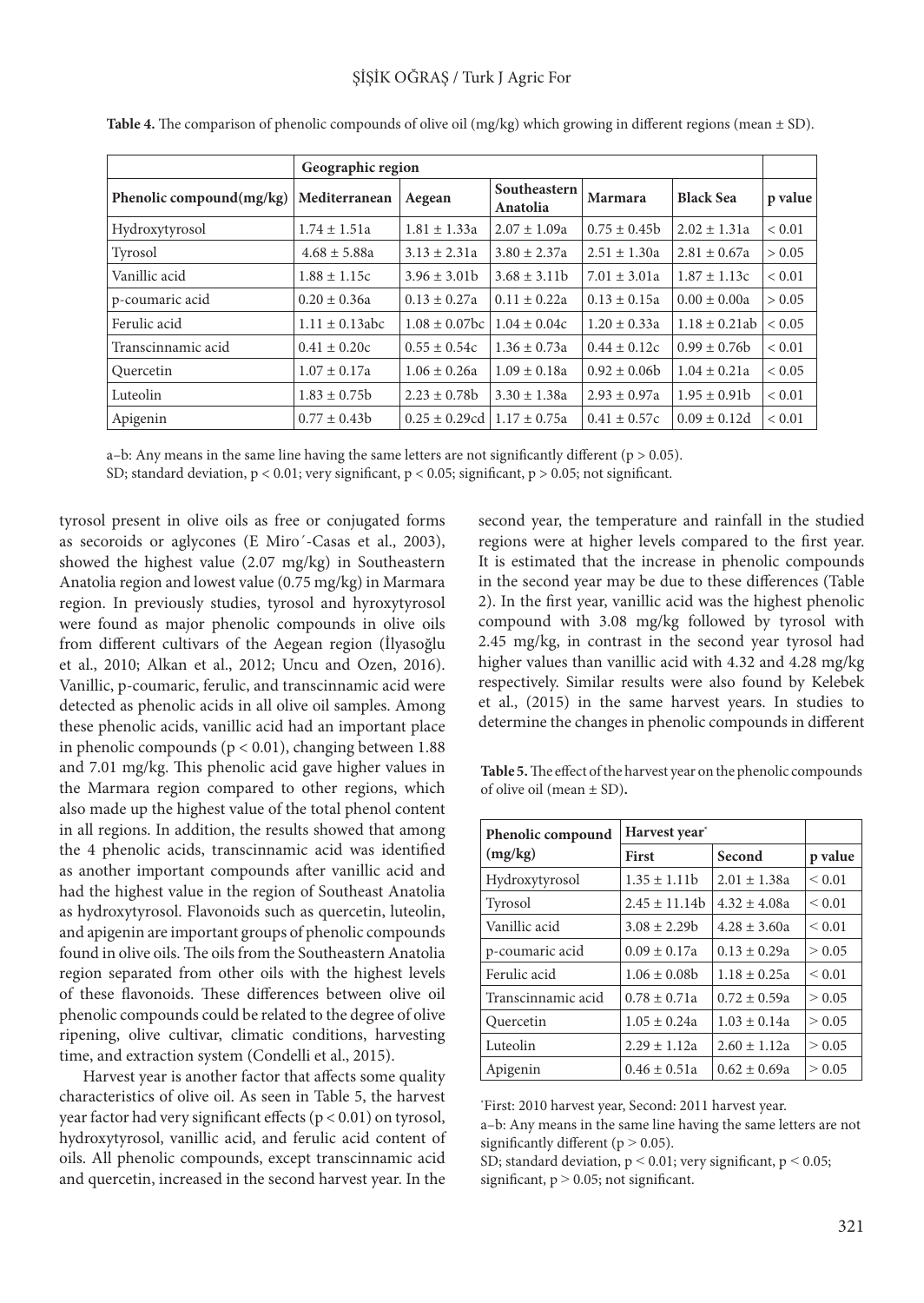harvest years in oils of the Ayvalık cultivar (Andjelkovic et al., 2009) and in oil from the Aegean Sea (Alkan et al., 2012), the researchers found higher levels of tyrosol and hydroxytyrosol in samples from 2005 compared to 2006. However, Ocakoğlu et al. (2009) found that some olive oils from different cultivars showed higher values in the 2006 harvest year than in 2005.

The sensory properties and stability of olive oil are influenced by phenolic compounds, and cultivars of olives differ in terms of phenolic compounds (Kelebek et al., 2015). The influence of cultivar on the determination of phenolic compounds detected in olive oils obtained from different regions from Turkey was given in Table 6. According to the results (Table 6), there were wide variations and significant differences between the phenolic compounds of olive oils from different varieties in different regions. In the Mediterranean region, extra virgin olive oils from cultivar Gemlik (Mediterranean), which was the important olive cultivar of Turkey, showed the highest quantities of tyrosol (10.23 mg/kg) and hydroxytyrosol (3.53 mg/kg). However, this variety showed lower values for these two compounds in the Aegean and Marmara regions than in the Mediterranean. It is thought that this result is due to climatic parameters such as temperature and rainfall in the cities where the Gemlik variety was examined (Table 2). As can be seen from Table 2, in both harvest years, Antalya province was higher than Bursa and Aydın provinces in terms of temperature and rainfall parameters, but the opposite was true in terms of humidity level. Besides, cultivar Gemlik from the Aegean and Marmara regions showed the highest value for vanillic acid. The results showed that among regions vanillic acid had higher values than other phenolic compounds in most of the cultivars (Table 6). The highest phenolic compound in oils from Ayvalık, another important olive cultivar, was tyrosol in the Mediterranean region, while it was vanillic acid in South-eastern Anatolia and Marmara regions. The tyrosol value of Ayvalık samples was followed by luteolin in Southeastern Anatolia and Marmara regions. In the previous studies, it was reported that the contents of these two compounds, hydroxytyrosol, and tyrosol were between 0.21 and 21.39 mg/kg, 0.4 and 9.13 mg/kg (Alkan et al., 2012; Andjelkovic et al., 2009; İlyasoğlu et al., 2010; Ocakoğlu et al., 2009; Yorulmaz et al., 2012) for Ayvalık cultivar. In our study, the contents of these compounds ranged from 0.93–2.44 to 1.42–7.19 mg/kg. Compared to the previous studies, differences were observed in phenolic compounds from the different cultivars from different geographic regions. Andjelkovic et al. (2009) found that the major phenolic compound was pinoresinol followed by luteolin in oils of Ayvalık cultivar from Çanakkale similar to the contents determined in the present study. Moreover, tyrosol, hydroxytyrosol, and elenolic acids were dominant

phenolic compounds in all virgin olive oils from Gemlik, Ayvalık, and Memecik cultivar (Kelebek et al., 2015) while pinoresinol was found as a major phenolic compound in Sarıulak cultivar by Arslan et al. (2013). In another study, luteolin and apigenin were determined as important phenolics after pinoresinol in all years and samples from Ayvalık variety (Andjelkovic et al., 2009). In Italian virgin olive oils from different cultivars, oleuropein, tyrosol and hydroxytyrosol were found as important phenolic compounds (del Monaco et al., 2015). On the other hand, tyrosol (4.45–155 mg/kg), pinoresinol (2.9–23 mg/kg), hydroxytyrosol (5.7–38 mg/kg), and luteolin (1.8–2.2 mg/ kg) were determined as phenolic compounds in virgin olive oils from important olive cultivars of Brazil (Ballus et al., 2014).

In cultivars from the Aegean region, hydroxytyrosol was determined as an important phenolic compound and the highest value was determined in Uslu (3.02 mg/kg) followed by Domat (2.14 mg/kg) cultivar. Memecik has a higher content of tyrosol, vanillic acid, p-coumaric acid, ferulic acid, and quercetin in the Aegean region, in contrast, this variety showed higher values for hydroxytyrosol, transcinnamic acid, luteolin, and apigenin in the Marmara region. In Aegean olive oils, this cultivar was characterized with a high content of luteolin (Yorulmaz et al., 2012), tyrosol (Ocakoğlu et al., 2009; İlyasoğlu et al., 2010) and elenolic acid (Kelebek et al., 2015).

Kilis Yağlık and Nizip Yağlık are important olive cultivars belonging to the South Eastern Anatolia region with their oils balanced and fruity aroma (Kesen et al., 2014). Amounts of three flavonoids (luteolin, apigenin, and quercetin) were different in each oil sample from different cultivars. Luteolin was higher in Kilis yağlık (4.54 mg/kg) and Nizip Yağlık (4.37 mg/kg) than other cultivars (Table 6) in the Southeastern Anatolia region, while Karamani showed the lowest value (1.76 mg/kg). Yorulmaz et al. (2012) found luteolin as a major phenolic compound for Kilis Yağlık and Nizip Yağlık and higher values with 52.29 and 81.62 mg/kg than this research. The Halhalı variety showed higher values for tyrosol and hydroxytyrosol, in agreement with the results of Kesen et al. (2013). However, olive oils from Halhalı showed higher values for luteolin than other phenolic compounds (Yorulmaz et al., 2012).

Gemlik, Ayvalık, Çelebi, Domat and Memecik were important olive cultivars of Marmara regions. All oils from these cultivars had higher vanillic acid. While the virgin olive oils of Çelebi cultivar showed the lowest tyrosol and hydroxytyrosol value, the ferulic acid and quercetin were found higher than other cultivars in this region. In a study of the distribution of phenolic compounds in Turkish olive oils, the Çelebi variety had higher luteolin levels (504.46 mg/kg) than other varieties that changed luteolin levels between 0.57 and 372.12 mg/kg (Yorulmaz et al., 2012).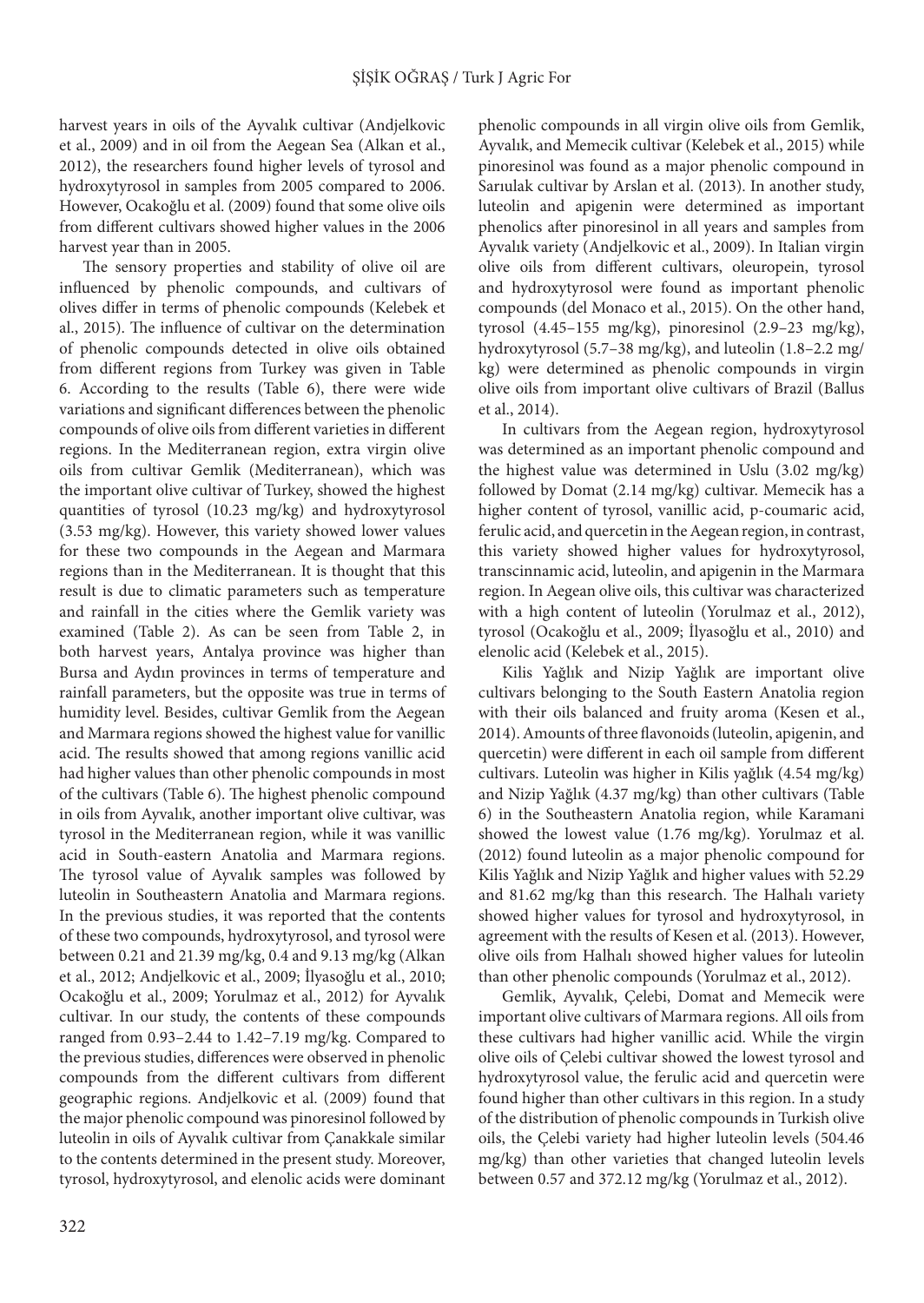| $\frac{1}{2}$<br>١                                            |
|---------------------------------------------------------------|
|                                                               |
| I<br>ł<br>į                                                   |
|                                                               |
| ֖֖֖֖֧ׅ֖֧ׅ֧ׅ֧ׅ֧ׅ֧֖֧֚֚֚֚֚֚֚֚֚֚֚֚֚֚֚֚֚֚֚֚֚֚֚֚֚֚֚֚֚֚֬֕֓֕֝֝֝֬֝֬֝֬֝ |
| an an Islam and                                               |
|                                                               |
| i                                                             |
|                                                               |
| i<br>l                                                        |
| ֖֖֖֖֧ׅ֖֧֖֧֧֧֖֧֚֚֚֚֚֚֚֚֚֚֚֚֚֚֚֚֚֚֚֚֚֚֚֚֚֚֚֚֚֚֚֚֚֚֬֝֝֝֓֞֝֬֝֬֝֬  |
|                                                               |
|                                                               |
| ֖֖֖֖֧֖֧֪֪ׅ֖֚֚֚֚֚֚֚֚֚֚֚֚֚֚֚֚֚֚֚֚֚֚֚֚֬֝֓֝֓֞֓֞֬                  |
| $\frac{1}{2}$                                                 |
|                                                               |
| l                                                             |
|                                                               |
|                                                               |
|                                                               |
|                                                               |
|                                                               |
| i                                                             |
|                                                               |
| こくりくりく                                                        |
| ì                                                             |
| ١                                                             |
| l                                                             |
|                                                               |
| l                                                             |
|                                                               |
| i                                                             |
|                                                               |
|                                                               |
|                                                               |
| ١                                                             |
|                                                               |
|                                                               |
|                                                               |
| l                                                             |
|                                                               |
|                                                               |
|                                                               |
| I                                                             |
| $\ddot{\phantom{0}}$                                          |
| ı                                                             |
| E<br>F<br>₹                                                   |
| י                                                             |

|                          | Cultivar                                                       | Phenolic compound (mg/kg) |                    |                         |                              |                     |                                |                     |                    |                     |
|--------------------------|----------------------------------------------------------------|---------------------------|--------------------|-------------------------|------------------------------|---------------------|--------------------------------|---------------------|--------------------|---------------------|
| Region                   |                                                                | Hydroxytyrosol Tyrosol    |                    | Vanillic acid           | p-coumaric acid Ferulic acid |                     | Transcinnamic acid   Quercetin |                     | Luteolin           | Apigenin            |
|                          | Gemlik                                                         | $3.51 \pm 1.64a$          | $+9.45a$<br>10.23  | $1.05 \pm 0.10c$        | $0.61 \pm 0.48a$             | $1.11 \pm 0.06a$    | $0.61 \pm 0.25a$               | $1.03 \pm 0.09b$    | $1.52 \pm 0.56a$   | $0.58 \pm 0.49a$    |
|                          | Ayvalık                                                        | $2.44 \pm 1.69a$          | $7.19 \pm 7.02ab$  | $\pm 0.17c$<br>$1.01\,$ | $0.00 \pm 0.00$              | $1.16 \pm 0.21a$    | $\pm 0.06a$<br>0.42            | ± 0.06b<br>0.91     | $1.65 \pm 0.64a$   | $\pm 0.78a$<br>0.81 |
| Mediterraean             | Saurani                                                        | $0.87 \pm 0.31$ b         | $2.06 \pm 1.17b$   | $1.61 \pm 0.76$ bc      | $0.00 \pm 0.00$              | $1.00 \pm 0.02a$    | $0.36 \pm 0.01a$               | $0.95 \pm 0.03b$    | $1.54 \pm 0.28a$   | $\pm 0.22a$<br>0.65 |
|                          | Hașebi                                                         | $1.27 \pm 0.94$           | $1.80 \pm 0.36$    | $2.52 \pm 1.44ab$       | $0.37 \pm 0.43$ ab           | $1.12 \pm 0.13a$    | $0.30 \pm 0.35a$               | $1.24 \pm 0.10a$    | $2.40 \pm 1.22a$   | $0.91 \pm 0.35a$    |
|                          | Sarı Ulak                                                      | $0.62 \pm 0.23$ b         | $2.12 \pm 0.49$    | $3.20 \pm 0.86a$        | $0.00 \pm 0.00$              | $1.18 \pm 0.13a$    | $\pm 0.01a$<br>0.37            | $\pm 0.21a$<br>1.23 | $2.03 \pm 0.74a$   | $\pm 0.22a$<br>0.92 |
|                          | p value                                                        | ${}< 0.01$                | $< 0.05$           | $\leq 0.01$             | $< 0.01$                     | > 0.05              | 0.05<br>Λ                      | $< 0.01$            | > 0.05             | $> 0.05$            |
|                          | Memecik                                                        | $0.56 \pm 0.28c$          | $2.37 \pm 2.04a$   | $4.43 \pm 3.70$ ab      | $0.41 \pm 0.47a$             | $1.15 \pm 0.10a$    | $0.38 \pm 0.01$ b              | $0.97 \pm 0.19a$    | $2.24 \pm 1.42ab$  | $0.04 \pm 0.02b$    |
|                          | Domat                                                          | $2.14 \pm 1.68$           | $4.65 \pm 4.05a$   | $2.28 \pm 0.25$         | $0.02 \pm 0.03$              | $1.05 \pm 0.06b$    | $0.37 \pm 0.01b$               | $0.98 \pm 0.05a$    | $1.62 \pm 0.17b$   | $0.22 \pm 0.15b$    |
| Aegean                   | Uslu                                                           | $3.02 \pm 1.35a$          | $3.19 \pm 1.83a$   | $3.44 \pm 1.77$ ab      | $0.00 \pm 0.00$              | $1.10 \pm 0.04$ ab  | $\pm 0.03b$<br>0.39            | $\pm 0.22a$<br>1.24 | $2.44 \pm 0.43$ ab | $\pm 0.02b$<br>0.19 |
|                          | Gemlik                                                         | $1.71 \pm 0.94$           | $3.14 \pm 2.95a$   | $6.90 \pm 4.72a$        | $0.00 \pm 0.00$              | $1.04 \pm 0.02b$    | $0.37 \pm 0.01$ b              | $0.98 \pm 0.07a$    | $2.96 \pm 0.25a$   | $\pm 0.54a$<br>0.58 |
|                          | Erkence                                                        | $1.65 \pm 1.17b$          | $2.28 \pm 0.73a$   | $2.73 \pm 0.32$ ab      | $0.20 \pm 0.23$ ab           | $1.05 \pm 0.05$     | $1.24 \pm 1.02a$               | $.20 \pm 0.53a$     | $1.87 \pm 0.33b$   | $0.23 \pm 0.04b$    |
|                          | p value                                                        | $< 0.01$                  | > 0.05             | 0.05<br>Λ               | ${}< 0.05$                   | ${}< 0.05$          | $< 0.05$                       | 0.05<br>Λ           | ${}< 0.05$         | ${}< 0.05$          |
|                          | Nizip Yağlık                                                   | $2.40 \pm 0.95a$          | $4.89 \pm 2.43a$   | $6.44 \pm 5.54a$        | $0.34 \pm 0.40a$             | $1.07 \pm 0.05a$    | $2.10 \pm 0.08a$               | $0.99 \pm 0.18$ bc  | $4.37 \pm 1.46a$   | $1.61 \pm 0.80a$    |
|                          | $\mathbf{A}\mathbf{y}\mathbf{v}\mathbf{a}\mathbf{I}\mathbf{k}$ | $2.42 \pm 0.30a$          | $1.42 \pm 0.16b$   | $5.26 \pm 1.56ab$       | $0.01 \pm 0.02a$             | $1.02 \pm 0.01a$    | $2.26 \pm 0.08a$               | $1.25 \pm 0.20a$    | $2.64 \pm 0.83b$   | $1.48 \pm 0.86a$    |
| Southeastern<br>Anatolia | Kilis Yağlık                                                   | $2.01 \pm 0.70a$          | $4.62 \pm 2.95a$   | $1.51 \pm 0.20c$        | $0.17 \pm 0.19a$             | $1.00 \pm 0.01a$    | ± 0.09b<br>1.03                | $1.09 \pm 0.11$ abc | $4.54 \pm 1.11a$   | $\pm 0.87a$<br>1.12 |
|                          | Halhalı                                                        | $2.70 \pm 1.74a$          | $5.31 \pm 2.40a$   | $2.31 \pm 0.82$ bc      | $0.05 \pm 0.11a$             | $1.03 \pm 0.01a$    | $0.63 \pm 0.17c$               | $1.20 \pm 0.05$ ab  | $3.20 \pm 0.72$ ab | $\pm 0.74a$<br>0.82 |
|                          | Karamani                                                       | $0.83 \pm 0.40$           | $2.78 \pm 0.93$ ab | $2.89 \pm 2.05$ bc      | $0.00 \pm 0.00a$             | $1.06 \pm 0.07a$    | $0.78 \pm 0.48$ bc             | $0.91 \pm 0.11c$    | $1.76 \pm 0.28$ b  | $0.81 \pm 0.34a$    |
|                          | p value                                                        | $< 0.01$                  | $< 0.05$           | ${}< 0.05$              | $> 0.05$                     | 0.05                | $< 0.01$                       | $< 0.05$            | $< 0.01$           | 0.05                |
|                          | Gemlik                                                         | $0.39\pm0.06c$            | ± 1.95a<br>3.11    | ± 0.61b<br>8.01         | $0.07 \pm 0.01a$             | $1.12 \pm 0.11a$    | $0.37 \pm 0.02a$               | $0.84 \pm 0.06$     | $1.84 \pm 0.51c$   | $0.39 \pm 0.35a$    |
|                          | Ayvalık                                                        | $0.93 \pm 0.45a$          | $2.67 \pm 1.52a$   | $11.37 \pm 1.64a$       | $0.12 \pm 0.14a$             | $1.12 \pm 0.06a$    | $0.46 \pm 0.09a$               | $0.95 \pm 0.03a$    | $3.92 \pm 1.41a$   | ±1.18a<br>0.91      |
| Marmara                  | Çelebi                                                         | $0.51 \pm 0.36$ bc        | $2.05 \pm 0.70a$   | $5.34 \pm 2.17cd$       | $0.10 \pm 0.12a$             | $1.58 \pm 0.62a$    | $0.37 \pm 0.01a$               | $0.96 \pm 0.05a$    | $2.75 \pm 0.28b$   | $0.30 \pm 0.16a$    |
|                          | Domat                                                          | $1.14 \pm 0.67a$          | $2.52 \pm 1.45a$   | $6.39 \pm 2.27c$        | $0.18 \pm 0.21a$             | $1.06 \pm 0.09a$    | $\pm 0.04a$<br>0.42            | $0.92 \pm 0.04$ ab  | $3.07 \pm 0.66$    | $0.21 \pm 0.14a$    |
|                          | Memecik                                                        | $0.78 \pm 0.18$ ab        | $2.22 \pm 1.09a$   | $3.94 \pm 1.00d$        | $0.17 \pm 0.20a$             | $1.14 \pm 0.16a$    | $0.57 \pm 0.21a$               | $0.92 \pm 0.06$ ab  | $3.05 \pm 0.44$    | $0.26 \pm 0.13a$    |
|                          | p value                                                        | $< 0.01$                  | $> 0.05$           | ${}< 0.01$              | $> 0.05$                     | > 0.05              | $> 0.05$                       | $< 0.05$            | $< 0.01$           | > 0.05              |
|                          | <b>Butko</b>                                                   | $3.57 \pm 0.99a$          | $3.77 \pm 0.61a$   | $1.15 \pm 0.11b$        | $0.00 \pm 0.00a$             | $.21 \pm 0.19a$     | $1.10 \pm 0.85$ ab             | $0.90 \pm 0.16$     | $1.22 \pm 0.14b$   | $0.04 \pm 0.09a$    |
|                          | Otur                                                           | $2.63 \pm 1.50$ ab        | $2.74 \pm 0.70$ bc | $1.56 \pm 0.65$         | $0.00 \pm 0.00a$             | $\pm 0.02a$<br>1.01 | $\pm 0.73a$<br>1.52            | $0.90 \pm 0.10$     | $2.11 \pm 1.34a$   | $0.03 \pm 0.05a$    |
| <b>Black Sea</b>         | Görvele                                                        | $2.05 \pm 0.74$ bc        | $2.42 \pm 0.16$ bc | $2.34 \pm 0.53$ ab      | $0.00 \pm 0.00a$             | $1.19 \pm 0.10a$    | $1.49 \pm 0.90a$               | $1.21 \pm 0.04a$    | $2.70 \pm 0.15a$   | $0.04 \pm 0.04a$    |
|                          | Satı                                                           | $0.77 \pm 0.43$ d         | $2.30 \pm 0.31c$   | $2.81 \pm 2.16a$        | $0.00 \pm 0.00a$             | $1.19 \pm 0.13a$    | $0.48 \pm 0.14$                | $1.27 \pm 0.25a$    | $2.48 \pm 0.91a$   | $0.18 \pm 0.18a$    |
|                          | Kızıl satı                                                     | $1.07 \pm 0.11$ cd        | $2.80 \pm 0.21$ b  | $1.51 \pm 0.57b$        | $0.00 \pm 0.00a$             | $1.30 \pm 0.41a$    | $+0.03b$<br>0.38:              | $0.95 \pm 0.03$     | $1.25 \pm 0.08b$   | 0.13a<br>$0.17 \pm$ |
|                          | p value                                                        | $< 0.01$                  | ${}< 0.01$         | < 0.05                  | $> 0.05$                     | > 0.05              | $< 0.01$                       | ${}< 0.01$          | $< 0.01$           | > 0.05              |

ŞİŞİK OĞRAŞ / Turk J Agric For

a–d: Any means in the same column having the same letters are not significantly different (p  $>$  0.05). SD; standard deviation,  $p < 0.01$ ; very significant,  $p < 0.05$ ; significant,  $p > 0.05$ ; not significant.

a–d: Any means in the same column having the same letters are not significantly different ( $p > 0.05$ ).<br>SD; standard deviation,  $p < 0.01$ ; very significant,  $p < 0.05$ ; significant,  $p > 0.05$ ; not significant.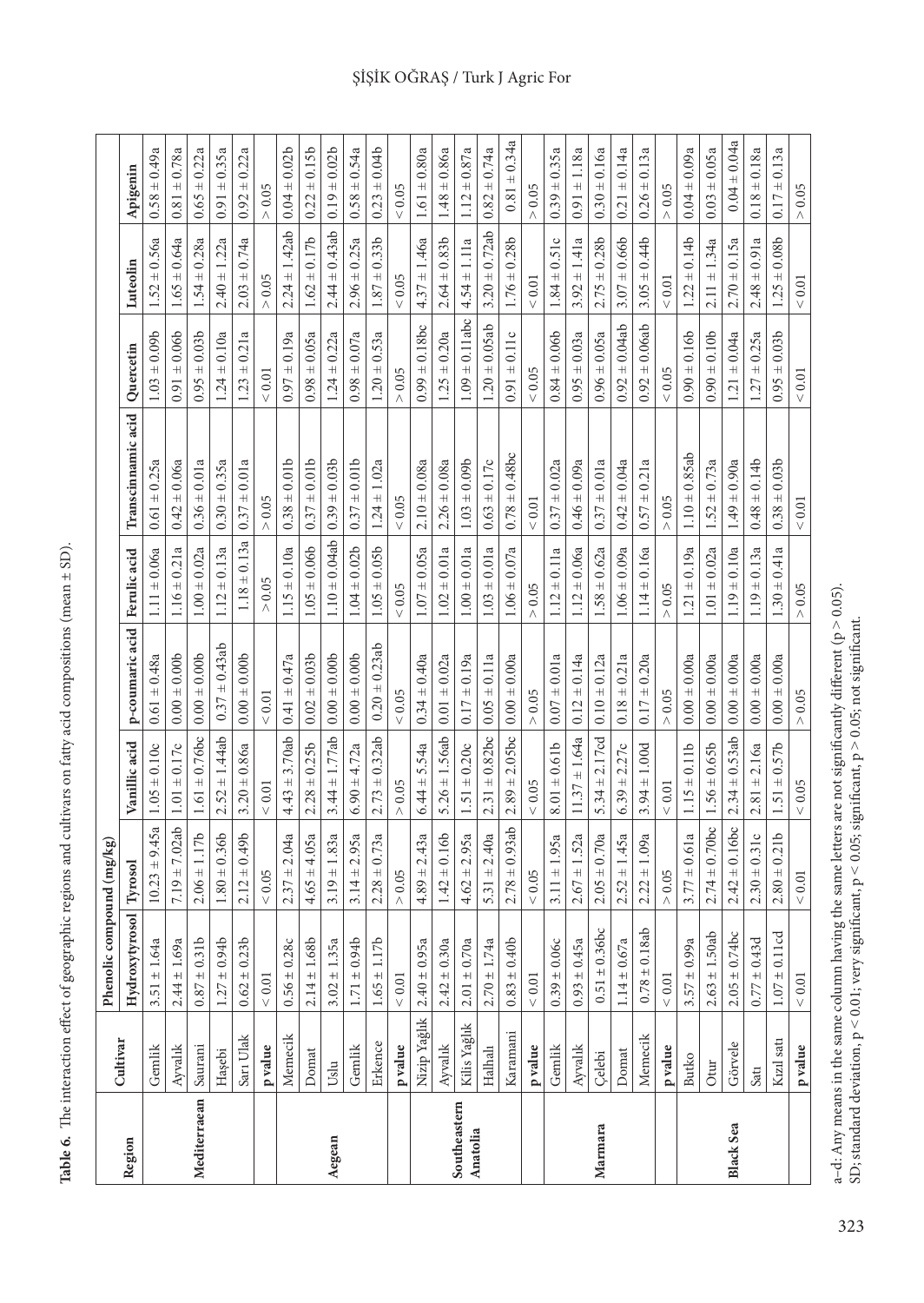The Black Sea region, especially the Coruh Valley, is an important area for olive cultivation, as varieties such as Butko, Satı, Kızıl Satı, Görvele, and Otur are rarely found (Ercişli, 2009). Phenolic compounds of these cultivars were firstly researched in the present study. Butko, Otur, Kızıl Satı showed higher tyrosol, in contrast, Görvele showed the highest value of luteolin. Satı was discriminated from other cultivars with the highest value of vanillic acid (28.11 mg/kg), quercetin (12.67 mg/kg), and apigenin (1.82 mg/ kg).

Principal component analysis (PCA) was used to qualitatively differentiate between factors region and phenolic compounds (Figure 1) as well as cultivar and phenolic compounds (Figure 2). The PC1 explained 82% of the variation, while PC2 provided 11% of the variation (Supplementary material 1a and 1b). Marmara and Aegean regions were positively correlated with PC1 and placed at the same side with luteolin, vanillic acid, and p-coumaric acid. In contrast, the Mediterranean, Black Sea, and Southeastern Anatolia regions showed a negative



**Figure 1.** Biplot obtained from PCA of the relationships between the regions and phenolic compounds.



**Figure 2**. Biplot obtained from PCA of the relationships between the cultivars and phenolic compounds.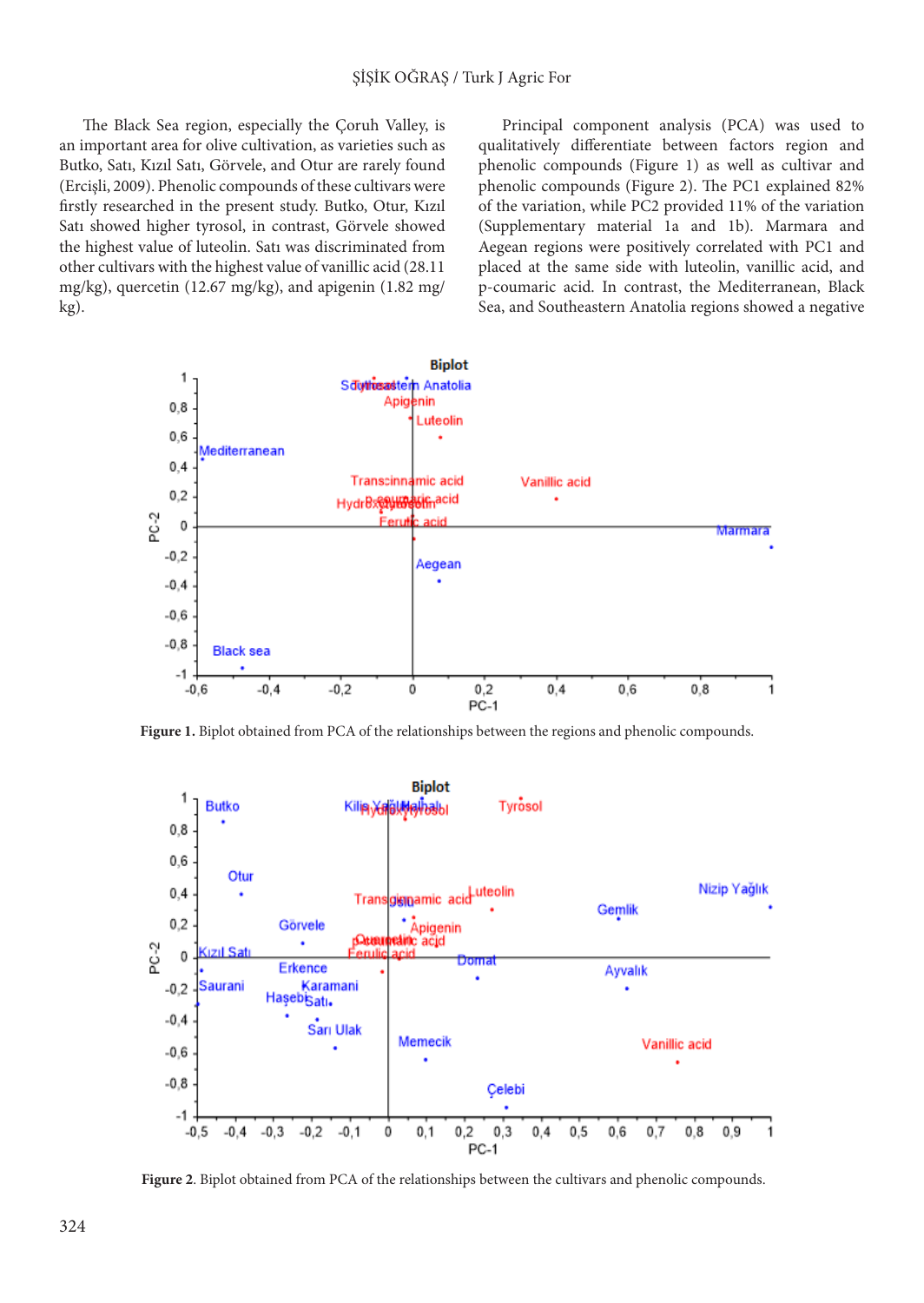correlation with PC1 and located in PC2. On the other hand, in PC2 Southeastern Anatolia and the Black Sea placed positive side and Marmara and Aegean regions placed negative side. However, phenolic compounds except ferulic acid were placed on the positive side of PC2.

In PCA used to explain the relation between cultivar and phenolic compounds, PC1 explained 50% of the variation, 29% of the variation in PC2 (Supplementary material 2a and 2b). In the study, 15 olive oil of different cultivars from five different regions were investigated in terms of phenolic compounds. As can be seen in Figure 2, phenolic compounds except for ferulic acid and quercetin placed positive side of PC1 and PC1 provided a good separation. The significant differences were determined between types. Halhalı, Uslu, Gemlik, and Nizip Yağlık had a closer relationship with luteolin, apigenin, hydroxytyrosol, tyrosol, transcinnamic acid, while Domat, Ayvalık, Memecik, and Çelebi showed a closer relationship with vanillic acid and p-coumaric acid than other groups in PC1 (Figure 2). Phenolic compounds except for ferulic acid, quercetin, p-coumaric acid, and vanillic acid were placed positive side of PC2. Similarly, to PC1, Halhalı, Uslu, Gemlik, and Nizip Yağlık types showed a positive correlation with luteolin, apigenin,

#### **References**

- Alkan D, Tokatlı F, Ozen B (2012). Phenolic characterization and geographical classification of commercial extra virgin olive oils produced in Turkey. Journal of the American Oil Chemists' Society 89: 261-268. doi: 10.1007/s11746-011-1917-6
- Andjelkovic M, Acun S, Van Hoed, Verhe R, Van Camp J (2009). Chemical Composition of Turkish Olive Oil-Ayvalık. Journal of the American Oil Chemists' Society 86: 135-140. doi: 10.1007/s11746-008-1330-y
- Arslan D, Karabekir Y, Schreiener M (2013). Variations of phenolic compounds, fatty acids and some qualitative characteristics of Sarıulak olive oil as induced by growing area. Food Research International 54: 1897-1906. doi: 10.1016/j.foodres.2013.06.016
- Arslan D, Schreiner M (2012). Chemical characteristics and antioxidant activity of olive oils from Turkish varieties grown in Hatay province. Scientia Horticulturae 144: 141-152. doi: 10.1016/j.scienta.2012.07.006
- Ballus CA, Meinhart AD, de Souza Campos Jr. FA, da Silva LFO, Oliveira AF et al. (2014). A quantitative study on the phenolic compound, tocopherol and fattyacid contents of monovarietal virgin olive oils produced in the southeastregion of Brazil. Food Research International 62: 74-83. doi: 10.1016/j. foodres.2014.02.040
- Brenes M, Garcia A, Garcia P, Garrido A (2001). Acid hydrolysis of secoiridoid aglycons during storage of virgin olive oil. Journal of Agriculture and Food Chemistry 49: 5609–5614. doi: 10.1021/jf0107860

hydroxytyrosol, tyrosol, transcinnamic acid. Thus, it can be said that there is a closer relationship between luteolin, apigenin, hydroxytyrosol, tyrosol, transcinnamic acid, and these cultivars.

#### **4. Conclusion**

Among phenolic compounds, tyrosol was generally found higher values in different geographic regions. Moreover, this compound was the major phenolic compound in the Mediterranean, Southeastern, and Black Sea regions. Vanillic acid was important phenolic acid in the Marmara region flavonoids were determined as important groups of phenolic compounds in olive oils. On the other hand, Marmara and Aegean regions were positively correlated with PC1 and placed at the same side with luteolin, vanillic acid, and p-coumaric acid. Many phenolic compounds were affected by harvest year, and vanillic acid was the highest phenolic compound in the first year. Similarly, cultivar had significant effects on many phenolic compounds. Moreover, there is a closer relationship between luteolin, apigenin, hydroxytyrosol, tyrosol, transcinnamic acid, and these cultivars. In conclusion, all of the factors caused important changes in phenolic compounds of olive oils, and PCA was an effective way to separate these differences.

- Brenes M, Garcia A, Garcia P, Rios JJ, Garrido A (1999). Phenolic Compounds in Spanish Olive oils. Journal of Agriculture and Food Chemistry 47: 3535-3540. doi: 10.1021/jf990009o
- Caravaca AMG, Pancorbo AC, Diaz BC, Carretero AS, Gutierrez AF (2005). Electrophoretic identification and quantification of compounds in the polyphenolic fraction of extra-virgin olive oil. Electrophoresis 26: 3538–3551. doi: 10.1002/ elps.200500202
- Cicerale S, Conlan XA, Sinclair AJ, Keast SJ (2009). Chemistry and Health of Olive Oil Phenolics. Critical reviews in Food Science and Nutrition 49 (3): 218-236. doi: 10.1080/10408390701856223
- Cicerale S, Lucas L, Keast R (2010). Biological Activities of Phenolic Compounds Present in Virgin Olive Oil. International Journal of Molecular Sciences 11: 458-479. doi: 10.3390/ijms11020458
- Condelli N, Caruso MC, Galgano F, Russo D, Milella L et al. (2015). Prediction of the antioxidant activity of extra virgin olive oils produced in the Mediterranean area. Food Chemistry 177: 233-239. doi: 10.1016/j.foodchem.2015.01.001
- Dağdelen A, Tümen G, Özcan MM, Dündar E (2013). Phenolic profiles of olive fruits (Olea europea L.) and oils from Ayvalık, Domat and Gemlik varieties at different ripening stages. Food Chemistry 136: 41-45. doi: 10.1016/j.foodchem.2012.07.046
- Del Monaco G, Officioso A, D'Angelo S, La Cara F, Lonata E et al. (2015). Characterzation of extra virgin olive oils produced with typical Italian varietes by their phenolic profile. Food Chemistry 184: 220-228. doi: 10.1016/j.foodchem.2015.03.071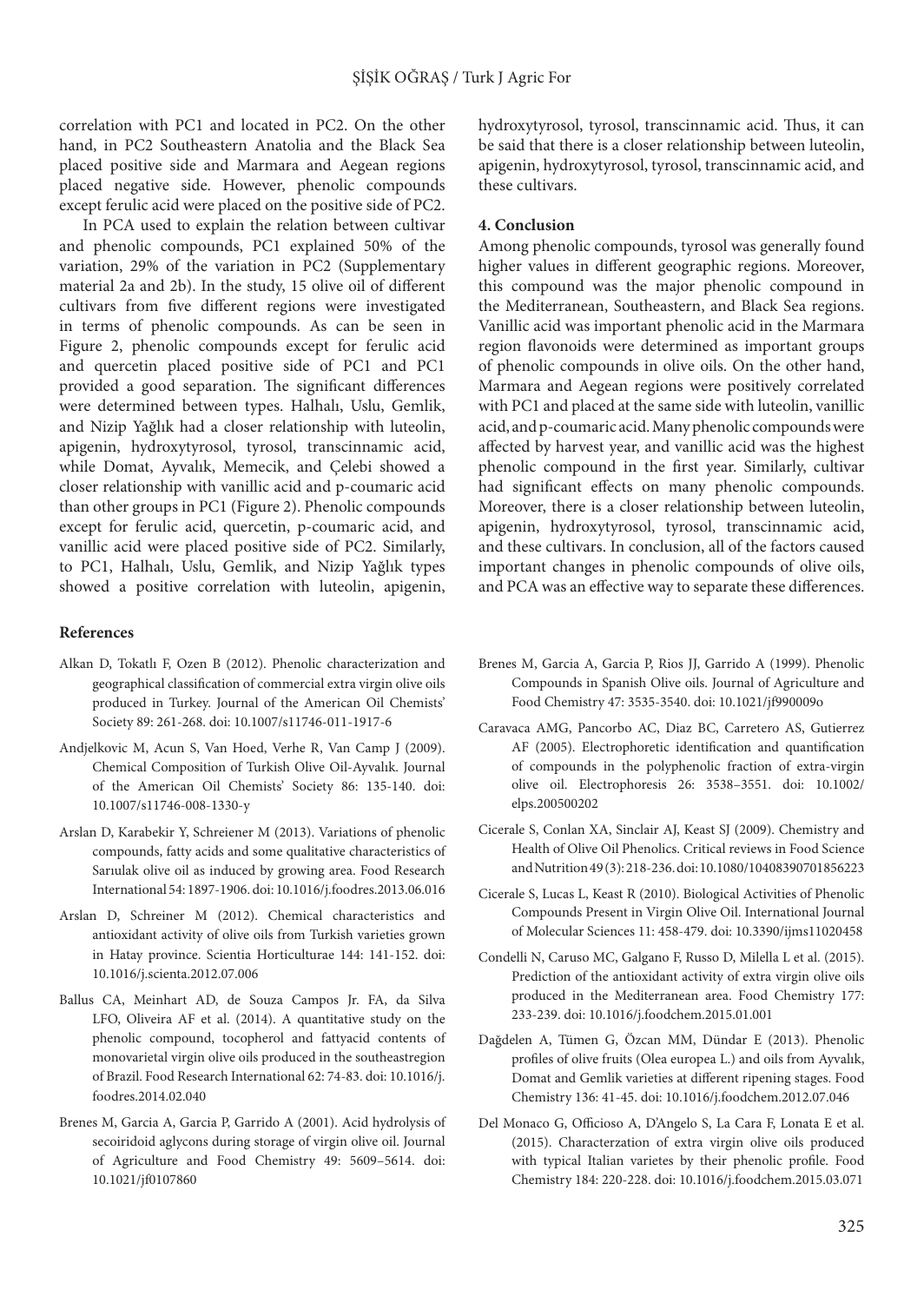- E Miro´-Casas, Covas MI, Fito´M, Farre´-Albadalejo M, Marrugat J et al. (2003). Tyrosol and hydroxytyrosol are absorbed from moderate and sustained doses of virgin olive oil in humans. European Journal of Clinical Nutrition 57: 186–190. doi: 10.1038/sj.ejcn.1601532
- Ercişli S (2009). Black Table Olives from Northeastern Region of Turkey: The Composition and Nutritive Value. Pharmacognosy Magazine 5 (19): 183-188
- Esti M, Cinquanta L, La Notte E (1998). Phenolic compounds in different olive varieties. Journal of Agriculture and Food Chemistry 46: 32–35. doi: 10.1021/jf970391+
- Fregapane G, Lavelli V, Leon S, Kapuralin J, Desamparados Salvador M (2006). Effect of filtration on virgin olive oil stability during storage. European Journal of Lipid Science and Technology 108: 134–142 doi: 10.1002/ejlt.200501175
- Gimeno E, Castellote AI, Lamuela-Raventos RM, De la Torre MC, Lopez-Sabater MC (2002). The effects of harvest and extraction methods on the antioxidant content (phenolics, alphatocopherol, and beta-carotene) in virgin olive oil. Food Chemistry 78: 207–211 doi: 10.1016/S0308-8146(01)00399-5
- Gomez-Rico A, Salvador MD, La Greca M, Fregapane G (2006). Phenolic and volatile compounds of extra virgin olive oil (Olea europaea L. Cv. Cornicabra) with regard to fruit ripening and irrigation management. Journal of Agriculture and Food Chemistry 54: 7130–7136 doi: 10.1021/jf060798r
- International Olive Oil Council (2021). World olive oil figures. [http://](http://www.internationaloliveoil.org/) [www.internationaloliveoil.org](http://www.internationaloliveoil.org/). Accessed sep 2021
- International Olive Council (2012). World Catalogue of Olive Varieties. [https://www.internationaloliveoil.org/product/](https://www.internationaloliveoil.org/product/world-catalogue-of-olive-varieties/) [world-catalogue-of-olive-varieties/](https://www.internationaloliveoil.org/product/world-catalogue-of-olive-varieties/). Accessed Jan 2022
- İlyasoğlu H, Özçelik B, Hoed VV, Verhe R (2010). Characterization of Aegean Olive Oils by Their Minor Compounds. Journal of American Oil Chemist Society 87: 627-636 doi: 10.1007/ s11746-009-1538-5
- Kalua CM, Allen MS, Bedgood DR, Jr Bishop AG, Prenzler PD (2005). Discrimination of olive oils and fruits into cultivars and maturity stages based on phenolic and volatile compounds. Journal of Agriculture and Food Chemistry 53: 8054–8062 doi: 10.1021/jf051233i
- Kelebek H, Kesen S, Selli S (2015). Comparative study of bioactive constituents in Turkish olive oils by LC-ESI/MS/MS. International Journal of Food Properties 18: 2231-2245 doi: 10.1080/10942912.2014.968788
- Kesen S, Kelebek H, Selli S (2013). Characterization of the volatile, phenolic and antioxidant properties of monovarietal olive oil obtained from cv. Halhali. Journal of American Oil Chemist Society 90: 1685-1696 doi: 10.1007/s11746-013-2327-8
- Kesen S, Kelebek H, Selli S (2014). LS-ESI-MS Characterization of phenolic profiles turkish olive oils as influenced by geographic originand harvest year. Journal of American Oil Chemist Society 91: 385-394. doi: 10.1007/s11746-013-2380-3
- Kristakis AK (1998). Flavor components of olive oil. Journal of American Oil Chemist Society 75(6): 673-681. doi: 10.1007/ s11746-998-0205-6
- MGM (2022). Turkish state meteorological service. MGM. General Directorate of Meteorology 12th Regional Directorate. Access file no: 202202105B2D, https://www.mgm.gov.tr.
- Ocakoğlu D, Tokatlı F, Ozen B, Korel F (2009). Distrubition of simple Phenols, Phenolic acids and Flavonoids in Turkish monovarietal extra virgin olive oils for two harvest years. Food Chemistry 401-4107. doi: 10.1016/j.foodchem.2008.07.057
- Romero MP, Tovar MJ, Girona J, Motilva MJ (2002). Changes in the HPLC phenolic profile of virgin olive oil from young trees (Olea europaea L. Cv. Arbequina) grown under different deficit irrigation strategies. Journal of Agriculture and Food Chemistry 50: 5349–5354. doi: 10.1021/jf020357h
- Şeker M, Gündoğdu MA, Gül MK, Kaleci N (2012). Pomological characteristics of local olive varieties at eastern blacksea region. Zeytin Bilimi 3 (2): 91-97. ISSN 1309-5889
- Tripoli E, Giammanco M, Tabacchi G, Di Majo D, Giammanco S (2005). The phenolic compounds of olive oil: structure, biological activity and beneficial effects on human health. Nutrition Research Reviews 18: 98-112. doi: 10.1079/ NRR200495
- Tuck KL, Hayball PJ (2002). Major phenolic compounds in olive oil: metabolism and health effects. The Journal of Nutritional Biochemistry 13 (11): 636-644. doi: 10.1016/S0955- 2863(02)00229-2
- Uluata S, Altuntaş Ü, Özçelik B (2016). Biochemical characterization of arbequina extra virgin olive oil produced in Turkey Journal of American Oil Chemist Society 93: 617-626. doi: 10.1007/ s11746-016-2811-z
- Uncu O, Ozen B (2016). Geographical differentiation of a monovarietal olive oil using various chemical parametersand mid-infrared spectroscopy. Analytical Methods 8: 4872. doi: 10.1039/C6AY01290F
- Vinha AF, Ferreres F, Silva BM, Valentao P, Goncalves A et al. (2005). Phenolic profiles of Portuguese olive fruits (Olea europaea L.): Influences of cultivar and geographical origin. Food Chemistry 89: 561–568. doi: 10.1016/j.foodchem.2004.03.012
- Yorulmaz A, Poyrazoğlu ES, Özcan MM, Tekin A (2012). Phenolic profiles of Turkish olives and olive oils. European Journal of Lipid Science and Technology 114: 1083-1093. doi: 10.1002/ ejlt.201100186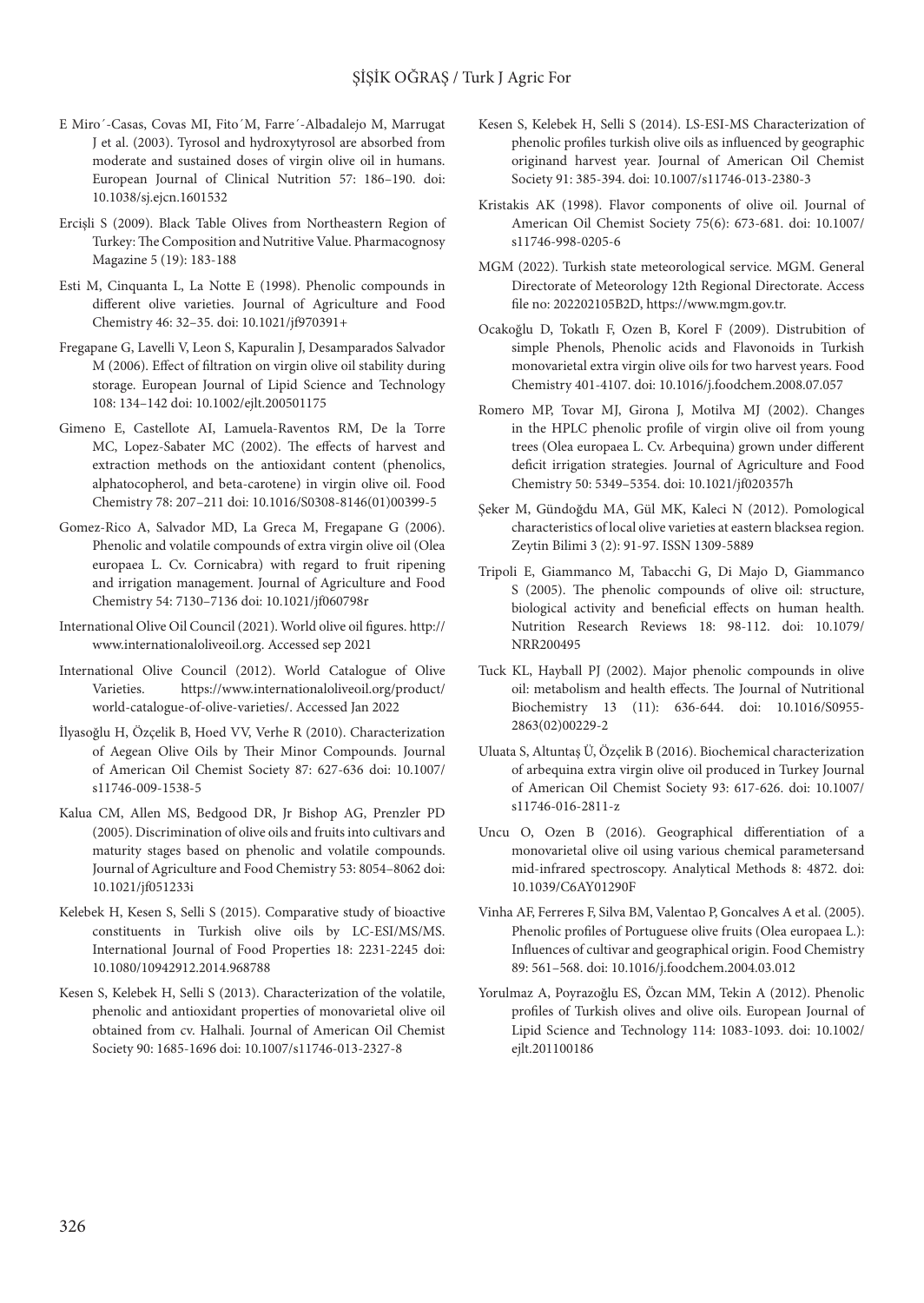

**Supplementary material 1**. PCA results for the regions (a) and phenolic compounds (b).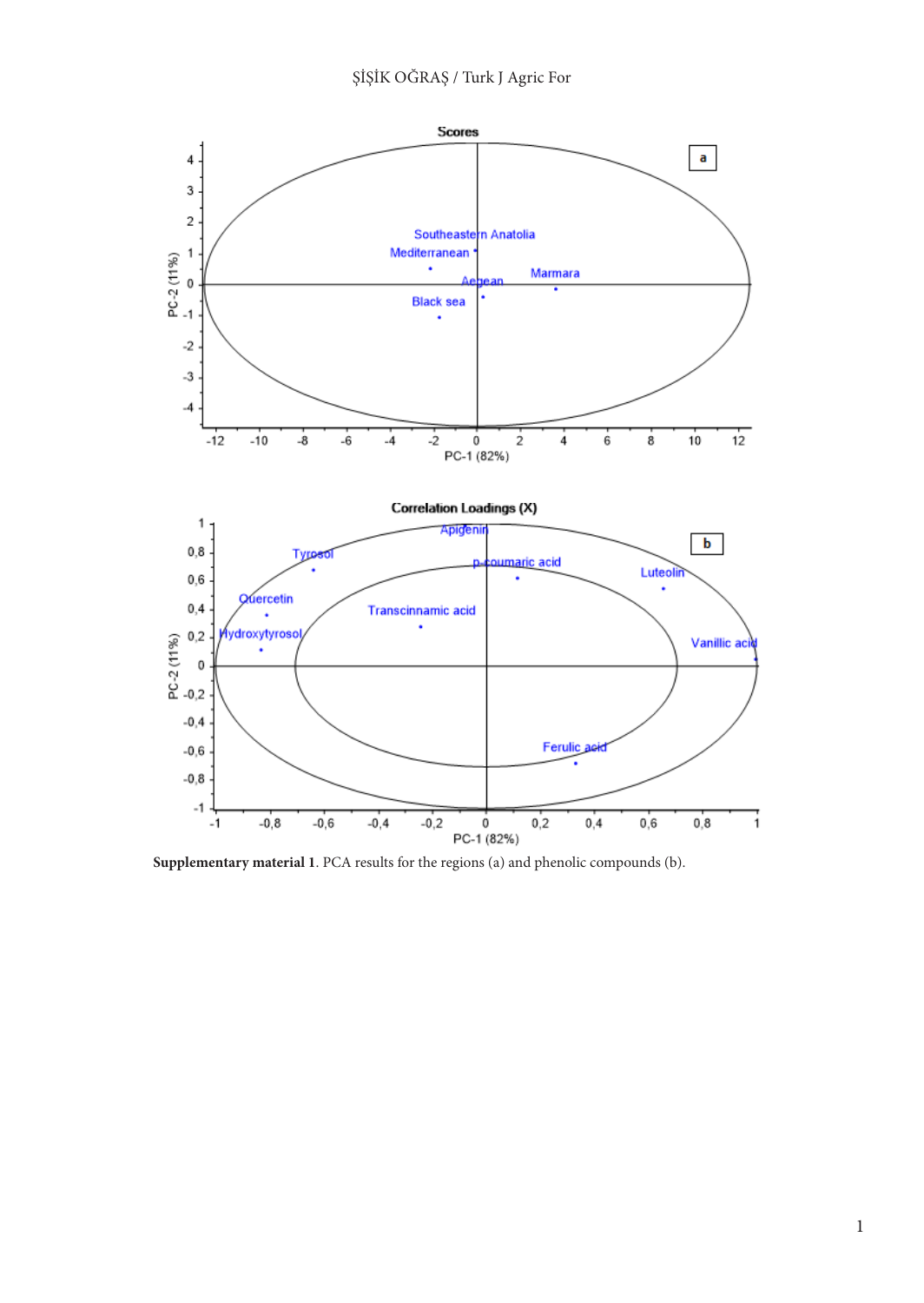

**Supplementary material 2**. PCA results for the cultivars (a) and phenolic compounds (b).